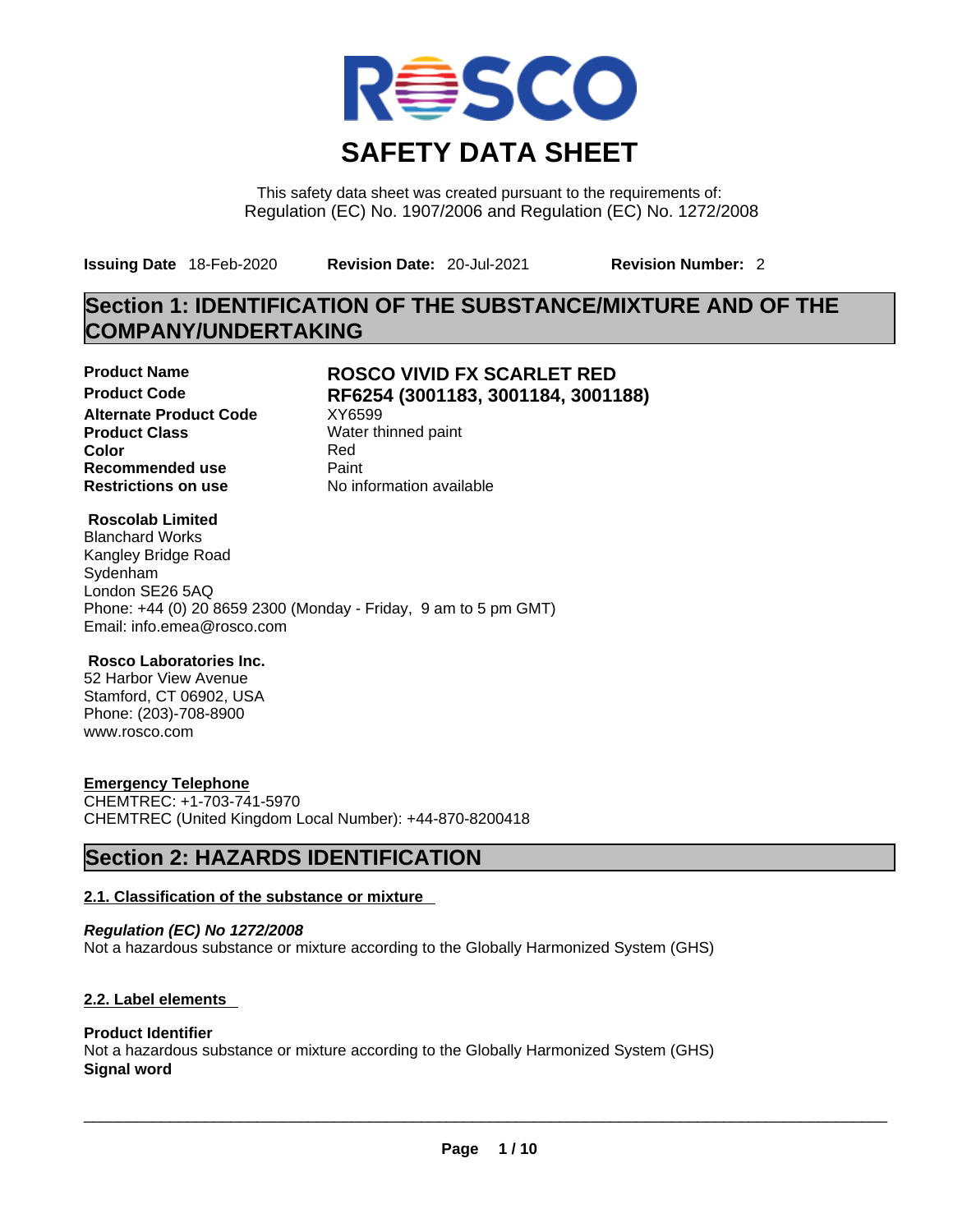#### None

EUH208 - Contains (1,2-Benzisothiazolin-3-one, 5-Chloro-2-methyl-3(2H)-isothiazolone mixture with 2-methyl-3(2H)-isothiazolone (3:1)). May produce an allergic reaction

#### **2.3. Other hazards**

**General Hazards No information available** 

## **Section 3: COMPOSITION/INFORMATION ON INGREDIENTS**

#### **3.1 Substances**

Not applicable

#### **3.2 Mixtures**

| <b>Chemical name</b>                                                                            | <b>EINECS/ELINCS No.</b> | <b>CAS No.</b> | Weight-%          | <b>Classification</b><br>according to<br><b>Regulation (EC) No.</b><br>1272/2008 [CLP]                                                                                                           | <b>REACH registration</b><br>number |
|-------------------------------------------------------------------------------------------------|--------------------------|----------------|-------------------|--------------------------------------------------------------------------------------------------------------------------------------------------------------------------------------------------|-------------------------------------|
| Limestone                                                                                       | 215-279-6                | 1317-65-3      | $>=1 - 5$         | Not available                                                                                                                                                                                    | Not available                       |
| Propylene glycol                                                                                | 200-338-0                | $57 - 55 - 6$  | $>=1 - 5$         | Not available                                                                                                                                                                                    | 01-2119456809-23-02<br>24           |
| 1,2-Benzisothiazolin-3-one                                                                      | 220-120-9                | 2634-33-5      | $>=0.01 - 0.05$   | Acute Tox 4 (H302)<br>Acute Tox 2 (H330)<br>Skin Irrit. 2 (H315)<br>Eye Dam. 1 (H318)<br>Skin Sens. 1 (H317)<br>Aquatic Acute 1<br>(H400)<br>Aquatic Chronic 2<br>(H411)                         | Not available                       |
| 5-Chloro-2-methyl-3(2H)-isothi<br>azolone mixture with<br>2-methyl-3(2H)-isothiazolone<br>(3:1) |                          | 55965-84-9     | $>=0.001 - 0.005$ | Acute Tox. 3 (H301)<br>Acute Tox. 2 (H310)<br>Acute Tox. 3 (H330)<br>Skin Corr. 1C (H314)<br>Eye Dam 1 (H318)<br>Skin Sens. 1 (H317)<br>Aquatic Acute 1<br>(H400)<br>Aquatic Chronic 1<br>(H410) | Not available                       |

*Full text of H- and EUH-phrases: see section 16* 

## **Section 4: FIRST AID MEASURES**

#### **4.1. Description of first aid measures**

#### **Description of first aid measures**

General Advice **General Advice No hazards** which require special first aid measures.

**Eye Contact Exercise 20 All 20 All 20 All 20 All 20 All 20 All 20 All 20 All 20 All 20 All 20 All 20 All 20 All 20 All 20 All 20 All 20 All 20 All 20 All 20 All 20 All 20 All 20 All 20 All 20 All 20 All 20 All 20 All 20**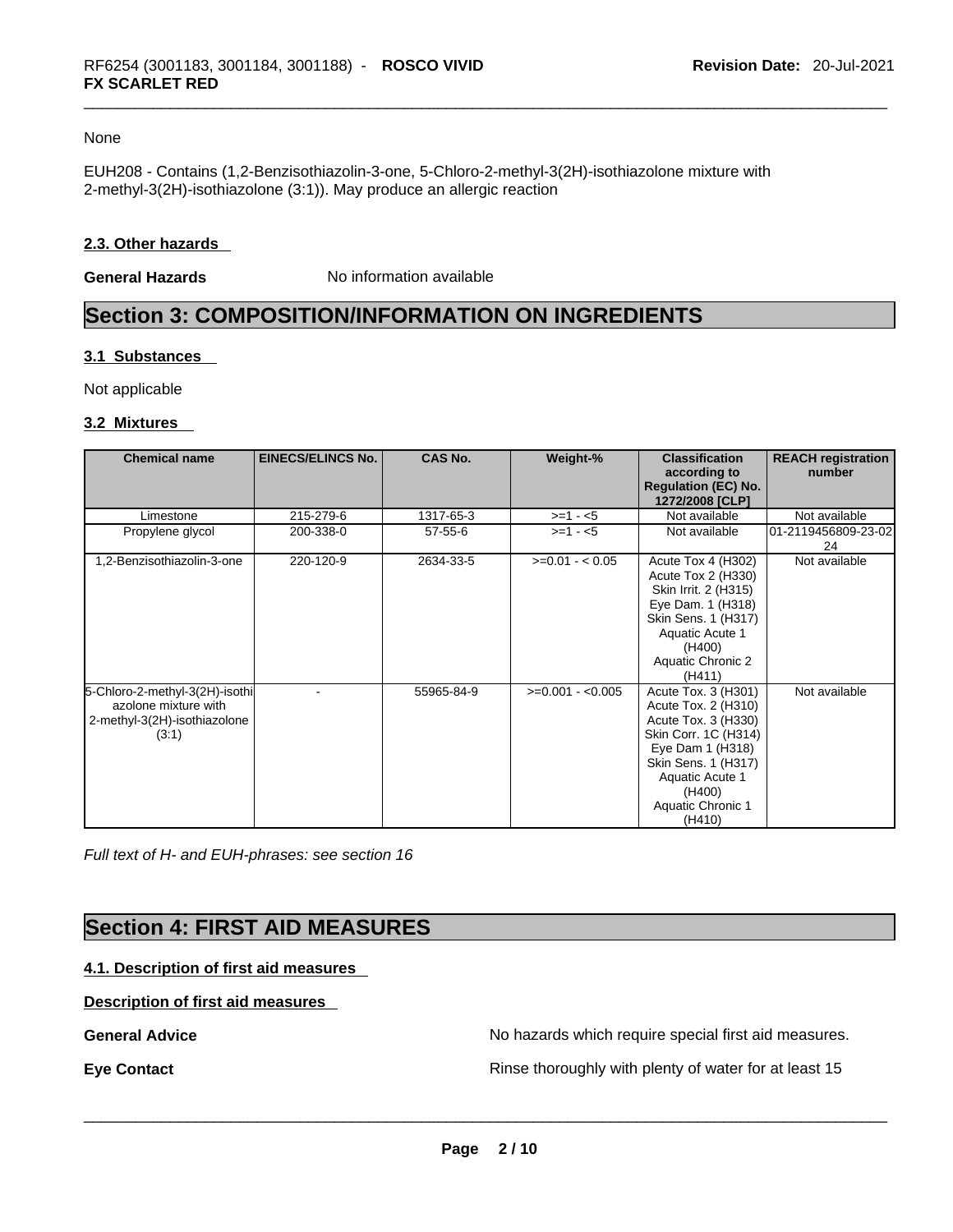minutes and consult a physician. **Skin Contact Number 2012 Wash off immediately with soap and plenty of water while** removing all contaminated clothes and shoes. **Inhalation Inhalation Inhalation Move to fresh air.** If symptoms persist, call a physician. **Ingestion Ingestion Clean mouth with water and afterwards drink plenty of** water. Consult a physician if necessary. **4.2. Most important symptoms and effects, both acute and delayed**

**Most Important Symptoms/Effects** May cause allergic skin reaction.

**4.3. Indication of any immediate medical attention and special treatment needed** 

**Notes To Physician** Motes To Physician Treat symptomatically.

## **Section 5: FIRE FIGHTING MEASURES**

**5.1. Extinguishing media**

**Suitable Extinguishing Media** Media Use extinguishing measures that are appropriate to local circumstances and the surrounding environment. **Unsuitable Extinguishing Media** Noinformation available. **5.2. Special hazards arising from the substance or mixture Specific Hazards Arising From The Chemical Closed containers may rupture if exposed to fire or** extreme heat. **Sensitivity to static discharge** Mo **Sensitivity to mechanical impact** No **5.3. Advice for firefighters Protective equipment and precautions for firefighters** Wear self-contained breathing apparatus and protective suit.

## **Section 6: ACCIDENTAL RELEASE MEASURES**

#### **6.1. Personal precautions, protective equipment and emergency procedures**

| <b>Personal Precautions</b>    | Avoid contact with skin, eyes and clothing. Ensure<br>adequate ventilation. |
|--------------------------------|-----------------------------------------------------------------------------|
| <b>Other Information</b>       | Observe all relevant local and international regulations.                   |
| 6.2. Environmental precautions |                                                                             |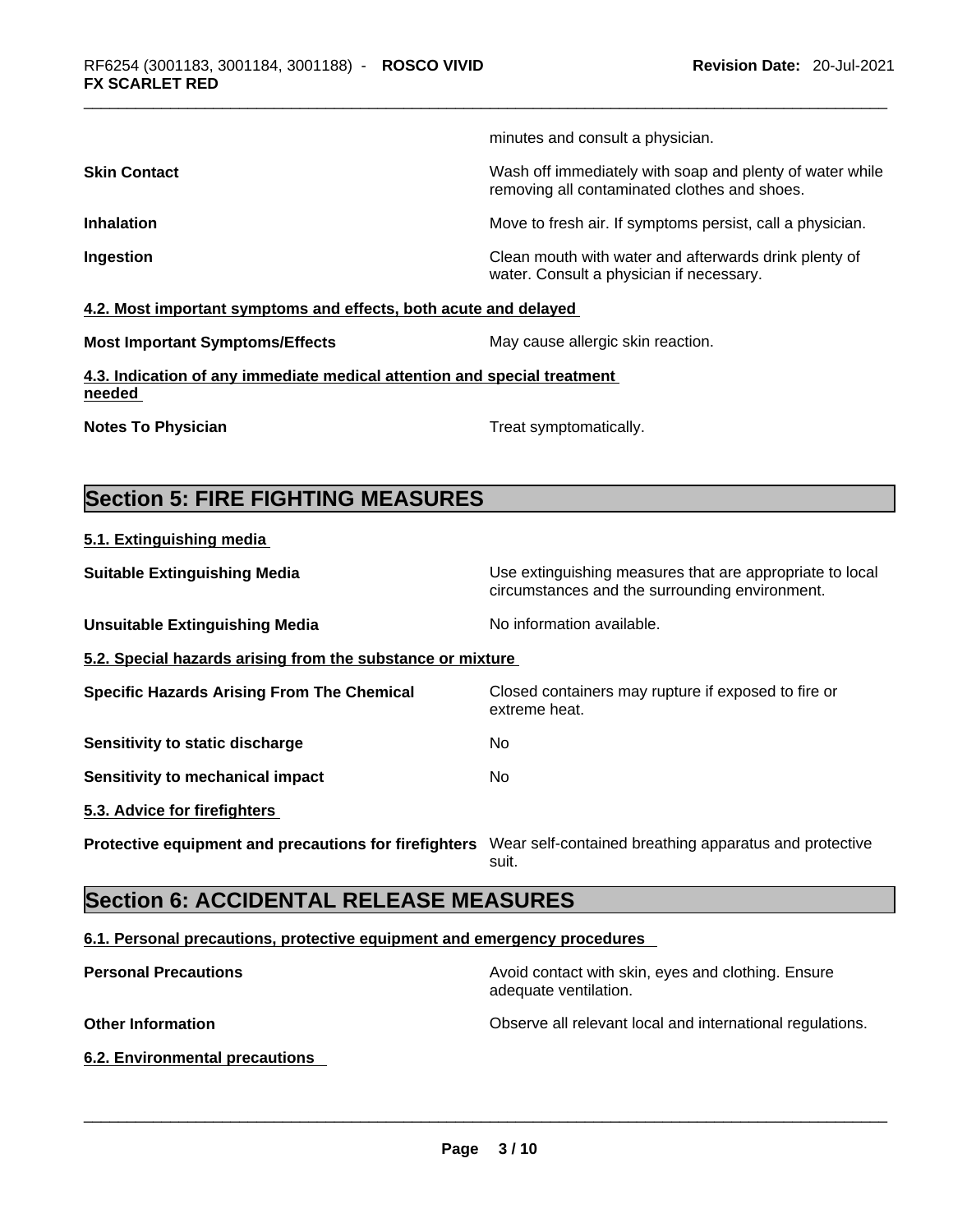**Environmental precautions Environmental precautions Prevent spreading of vapors through sewers, ventilation** systems and confined areas. **6.3. Methods and material for containment and cleaning up Methods for Containment Methods for Containment Absorb** with inert material and place in suitable container for disposal. **Methods for Cleaning Up Clean contaminated surface thoroughly. 6.4. Reference to other sections Other information** See Section 12 for additional information. **Section 7: HANDLING AND STORAGE 7.1. Precautions for safe handling Handling Handling Avoid contact with skin, eyes and clothing. Avoid breathing Handling A** vapors, spray mists or sanding dust. In case of insufficient ventilation, wear suitable respiratory equipment. **Hygiene Measures**  Wash thoroughly after handling. **7.2. Conditions for safe storage, including any incompatibilities Storage Storage Keep container tightly closed. Keep out of the reach of <b>Storage Keep** out of the reach of children. **7.3. Specific end use(s) Specific Uses <b>Specific Uses Architectural coating.** Apply as directed. Refer to product

**Risk Management Methods (RMM)** Not Applicable.

label / literature for specific instructions.

## **Section 8: EXPOSURE CONTROLS/PERSONAL PROTECTION**

#### **8.1. Control parameters**

| <b>Chemical name</b> | <b>European Union</b> | <b>Belgium</b>           | <b>Bulgaria</b>          |         | <b>Cyprus</b>  | <b>France</b> | <b>Ireland</b>               |
|----------------------|-----------------------|--------------------------|--------------------------|---------|----------------|---------------|------------------------------|
| Limestone            |                       | TWA: $10 \text{ mg/m}^3$ | TWA: 1.0 fiber/cm3       |         |                |               | TWA: $10 \text{ mg/m}^3$     |
| 1317-65-3            |                       |                          | TWA: $10 \text{ mg/m}^3$ |         |                |               | TWA: $4 \text{ mg/m}^3$      |
|                      |                       |                          |                          |         |                |               | STEL: $30 \text{ mg/m}^3$    |
|                      |                       |                          |                          |         |                |               | STEL: $12 \text{ mq/m}^3$    |
| Propylene glycol     |                       |                          |                          |         |                |               | TWA: $10 \text{ mg/m}^3$     |
| $57 - 55 - 6$        |                       |                          |                          |         |                |               | TWA: 150 ppm                 |
|                      |                       |                          |                          |         |                |               | TWA: $470 \text{ mg/m}^3$    |
|                      |                       |                          |                          |         |                |               | STEL: 1410 mg/m <sup>3</sup> |
|                      |                       |                          |                          |         |                |               | STEL: $30 \text{ mg/m}^3$    |
|                      |                       |                          |                          |         |                |               | STEL: 450 ppm                |
| <b>Chemical name</b> | Germany               | <b>Greece</b>            | <b>Hungary</b>           |         | <b>Iceland</b> | <b>Italy</b>  | Latvia                       |
| Limestone            |                       | TWA: $10 \text{ mg/m}^3$ | TWA: $10 \text{ mg/m}^3$ |         |                |               |                              |
| 1317-65-3            |                       | TWA: $5 \text{ mg/m}^3$  |                          |         |                |               |                              |
| Propylene glycol     |                       |                          |                          |         |                |               | TWA: $7 \text{ mg/m}^3$      |
| $57 - 55 - 6$        |                       |                          |                          |         |                |               |                              |
| <b>Chemical name</b> | Lithuania             | <b>Netherlands</b>       | <b>Poland</b>            | Romania | <b>Spain</b>   | <b>Sweden</b> | <b>United</b>                |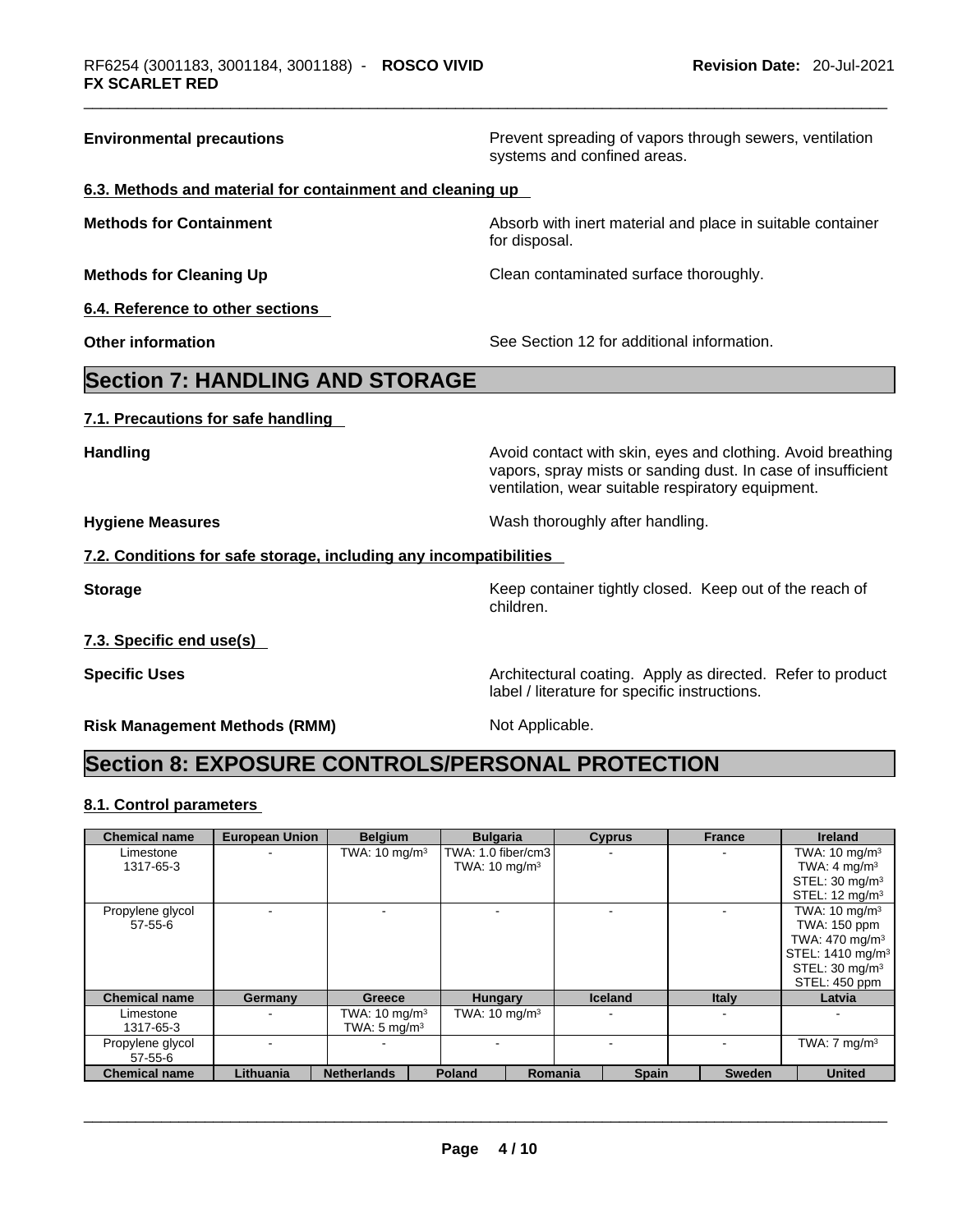|                  |                         |                            |                          |  | Kingdom                      |
|------------------|-------------------------|----------------------------|--------------------------|--|------------------------------|
| Limestone        |                         |                            | TWA: $10 \text{ mg/m}^3$ |  | TWA: $10 \text{ mg/m}^3$     |
| 1317-65-3        |                         |                            |                          |  | TWA: $4 \text{ mg/m}^3$      |
|                  |                         |                            |                          |  | STEL: 30 mg/m <sup>3</sup>   |
|                  |                         |                            |                          |  | STEL: 12 mg/m <sup>3</sup>   |
| Propylene glycol | TWA: $7 \text{ mg/m}^3$ | TWA: 100 mg/m <sup>3</sup> |                          |  | TWA: 150 ppm                 |
| 57-55-6          |                         |                            |                          |  | TWA: $474$ mg/m <sup>3</sup> |
|                  |                         |                            |                          |  | TWA: 10 mg/m $3$             |
|                  |                         |                            |                          |  | STEL: 450 ppm l              |
|                  |                         |                            |                          |  | STEL: 1422                   |
|                  |                         |                            |                          |  | mg/m <sup>3</sup>            |
|                  |                         |                            |                          |  | STEL: 30 mg/m <sup>3</sup>   |

#### **8.2. Exposure controls**

**Occupational exposure controls** 

| <b>Engineering Measures</b>          | Ensure adequate ventilation, especially in confined areas.                                                                             |
|--------------------------------------|----------------------------------------------------------------------------------------------------------------------------------------|
| <b>Personal Protective Equipment</b> |                                                                                                                                        |
| <b>Respiratory Protection</b>        | In case of insufficient ventilation wear suitable respiratory<br>equipment.                                                            |
| <b>Eye Protection</b>                | Safety glasses with side-shields.                                                                                                      |
| <b>Skin Protection</b>               | Lightweight protective clothing.                                                                                                       |
| <b>Hand protection</b>               | Impervious gloves.                                                                                                                     |
| <b>Hygiene Measures</b>              | Avoid contact with skin, eyes and clothing. Remove and<br>wash contaminated clothing before re-use. Wash<br>thoroughly after handling. |

# **Section 9: PHYSICAL AND CHEMICAL PROPERTIES**

#### **9.1. Information on basic physical and chemical properties**

| Appearance              | liquid                   |                        |
|-------------------------|--------------------------|------------------------|
| Odor                    | little or no odor        |                        |
| <b>Odor Threshold</b>   | No information available |                        |
| <b>Property</b>         | <b>Values</b>            | <b>Remarks/ Method</b> |
| Density (g/L)           | 1102 - 1114              | None known             |
| <b>Relative Density</b> | $1.10 - 1.12$            |                        |
| рH                      | No information available | None known             |
| <b>Viscosity (cps)</b>  | No information available | None known             |
| Solubility(ies)         | No information available | None known             |
| <b>Water solubility</b> | No information available | None known             |
| <b>Evaporation Rate</b> | No information available | None known             |
| Vapor pressure          | No information available | None known             |
| Vapor density           | No information available | None known             |
| Wt. % Solids            | $35 - 45$                | None known             |
| Vol. % Solids           | $25 - 35$                | None known             |
| Wt. % Volatiles         | $55 - 65$                | None known             |
| Vol. % Volatiles        | $65 - 75$                | None known             |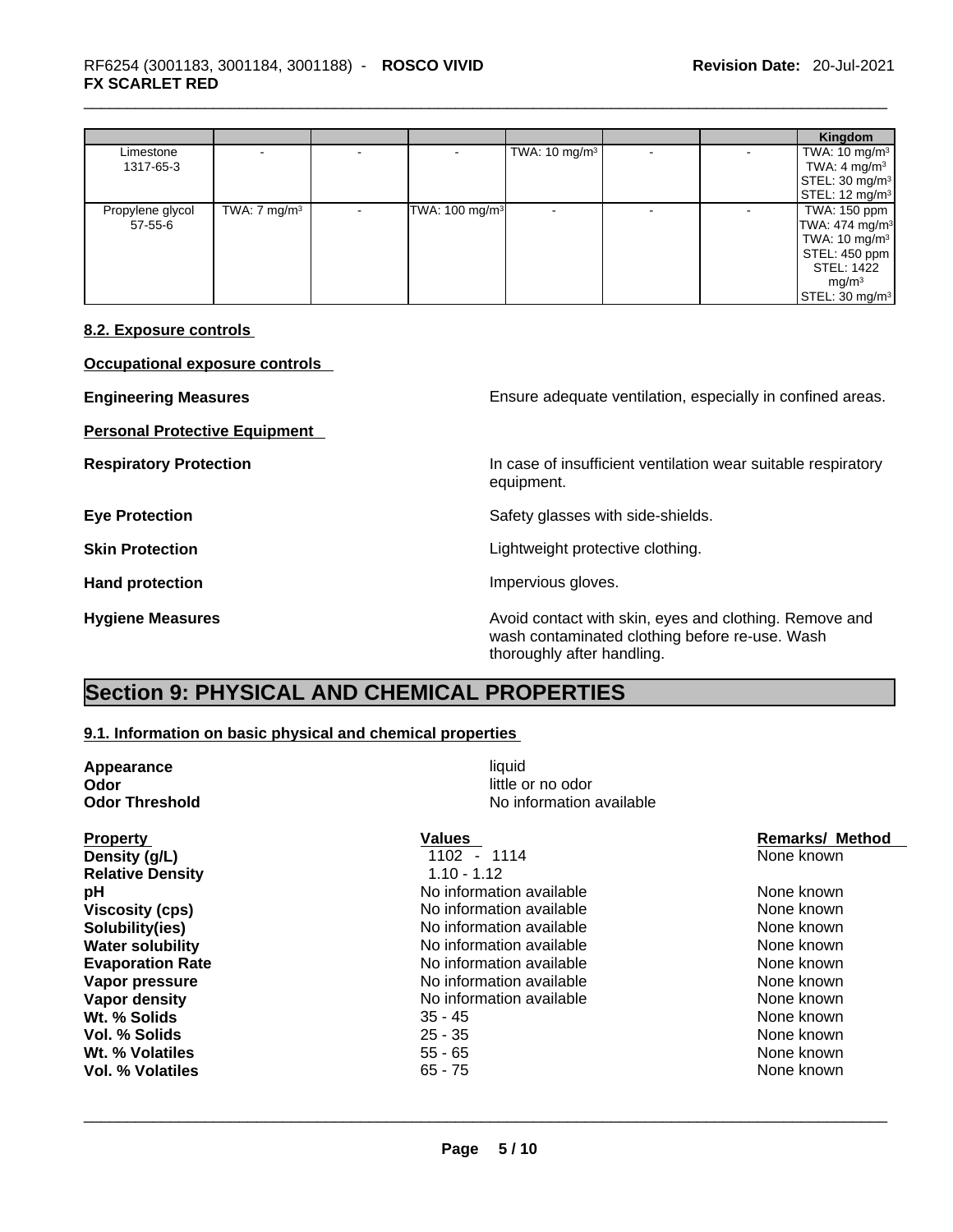- **Boiling Point (°C)** 100 100 None known **Freezing Point (°C)**<br> **Melting Point (°C)**<br> **Melting Point (°C)**<br> **Melting Point (°C)**<br> **Melting Point (°C)**<br> **Melting Point (°C) Melting Point (°C) None known** No information available **None known**<br> **Pour Point** None known No information available **None known Flash Point (°C) Not applicable None known None known Flammability (solid, gas)** Noinformation available None known None known **Upper flammability limit:** No information available None known None known **Lower flammability limit:** No information available and the common None known<br>
No information available None Known None known None known **Autoignition Temperature (°C) Decomposition Temperature (°C)** No information available None known **Partition coefficient**<br> **Explosive properties**<br>
No information available<br>
None known<br>
None known **Explosive properties**<br> **Oxidizing Properties**<br> **Oxidizing Properties**<br> **No** information available
	- **Pour Point Point Available None known**<br> **Pour Point Available None known**<br>
	None known **No information available None known**
- 

## **Section 10: STABILITY AND REACTIVITY**

| 10.1. Reactivity<br><b>Reactivity</b>     | Not Applicable.                          |
|-------------------------------------------|------------------------------------------|
| 10.2. Chemical stability                  |                                          |
| <b>Chemical Stability</b>                 | Stable under normal conditions.          |
| 10.3. Possibility of hazardous reactions  |                                          |
| <b>Possibility of hazardous reactions</b> | None under normal conditions of use.     |
| 10.4. Conditions to avoid                 |                                          |
| <b>Conditions to avoid</b>                | Prevent from freezing.                   |
| 10.5. Incompatible materials              |                                          |
| <b>Incompatible Materials</b>             | No materials to be especially mentioned. |
| 10.6. Hazardous decomposition products    |                                          |
| <b>Hazardous Decomposition Products</b>   | None under normal conditions of use.     |
|                                           |                                          |

## **Section 11: TOXICOLOGICAL INFORMATION**

#### **11.1. Information on toxicological effects**

#### **Product Information**

| <b>Inhalation</b>   | There is no data available for this product.                                                 |
|---------------------|----------------------------------------------------------------------------------------------|
| Eye contact         | There is no data available for this product.                                                 |
| <b>Skin contact</b> | Repeated or prolonged skin contact may cause allergic<br>reactions with susceptible persons. |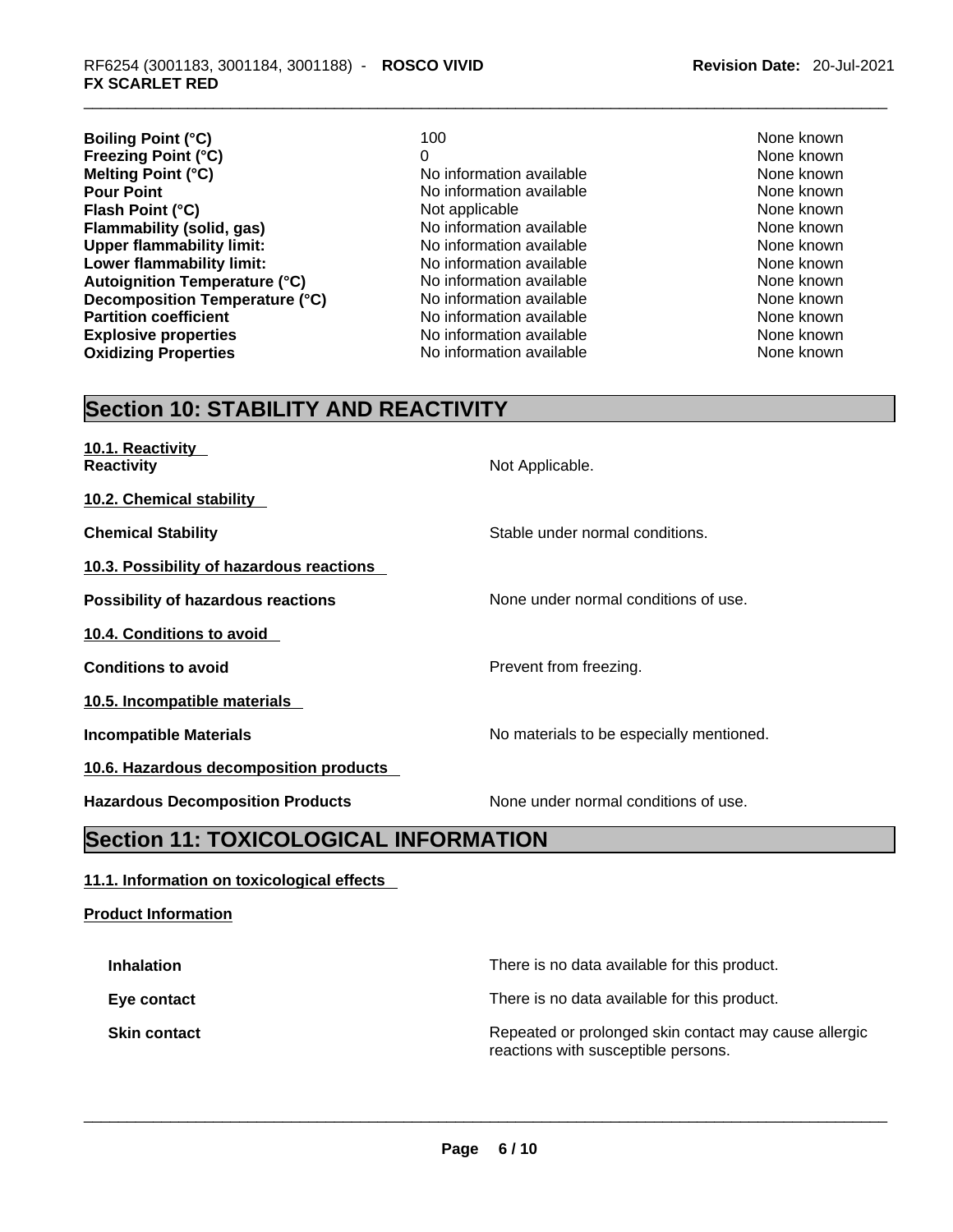**Ingestion Ingestion Ingestion Installer is no data available for this product.** 

### **Acute Toxicity**

#### **Component Information**

| <b>Chemical name</b>                | Oral LD50            | Dermal LD50              | <b>Inhalation LC50</b> |
|-------------------------------------|----------------------|--------------------------|------------------------|
| Propylene glycol                    | $= 20$ g/kg (Rat)    | $= 20800$ mg/kg (Rabbit) |                        |
| $57-55-6$                           |                      |                          |                        |
| 1,2-Benzisothiazolin-3-one          | $= 1020$ mg/kg (Rat) |                          |                        |
| 2634-33-5                           |                      |                          |                        |
| 5-Chloro-2-methyl-3(2H)-isothiazolo | $=$ 53 mg/kg (Rat)   |                          |                        |
| ne mixture with                     |                      |                          |                        |
| 2-methyl-3(2H)-isothiazolone (3:1)  |                      |                          |                        |
| 55965-84-9                          |                      |                          |                        |

| <b>Skin corrosion/irritation</b> | No information available.            |
|----------------------------------|--------------------------------------|
| Eye damage/irritation            | No information available.            |
| <b>Sensitization</b>             | May cause an allergic skin reaction. |
| <b>Mutagenic Effects</b>         | No information available.            |

## **Carcinogenic effects**

No ingredient of this product present at levels greater than or equal to 0.1% is identified as probable, possible or confirmed human carcinogen by IARC.

| <b>Reproductive Effects</b>     | No information available. |
|---------------------------------|---------------------------|
| <b>Developmental Effects</b>    | No information available. |
| <b>STOT - single exposure</b>   | No information available. |
| <b>STOT - repeated exposure</b> | No information available. |
| <b>Neurological Effects</b>     | No information available. |
| Target organ effects            | No information available. |
| <b>Symptoms</b>                 | No information available. |
| <b>Aspiration Hazard</b>        | No information available. |

# **Section 12: ECOLOGICAL INFORMATION**

### **12.1. Toxicity**

The environmental impact of this product has not been fully investigated

| ™∩∩<br>name<br>шьаг | ັ plant⊾ | -ish | ,,,,,,,,<br>slacea |
|---------------------|----------|------|--------------------|
|                     |          |      |                    |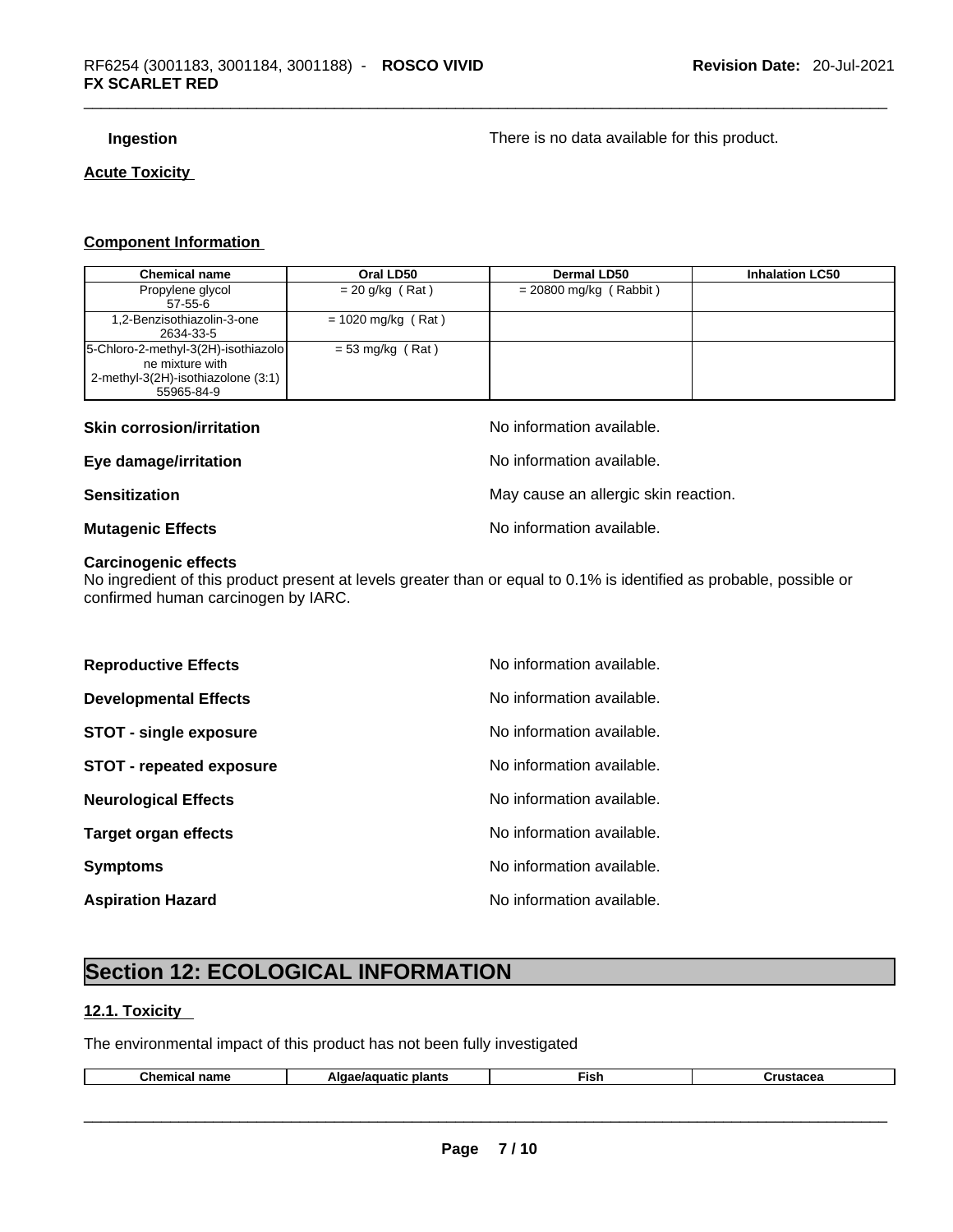| Propylene glycol | $EC50: =19000mg/L (96h,$         | LC50 41 - 47 mL/L Oncorhynchus   | $EC50 > 1000$ mg/L (48 h)  |
|------------------|----------------------------------|----------------------------------|----------------------------|
| 57-55-6          | Pseudokirchneriella subcapitata) | mykiss (96 h)                    | $EC50 > 10000$ mg/L (24 h) |
|                  |                                  | $LC50 = 710$ mg/L Pimephales     |                            |
|                  |                                  | promelas (96 h)                  |                            |
|                  |                                  | $LC50 = 51600$ mg/L Oncorhynchus |                            |
|                  |                                  | mykiss (96 h)                    |                            |
|                  |                                  | $LC50 = 51400$ mg/L Pimephales   |                            |
|                  |                                  | promelas (96 h)                  |                            |

#### **12.2. Persistence and degradability**

#### **Persistence / Degradability** No information available.

#### **12.3. Bioaccumulative potential**

#### **Bioaccumulation Bioaccumulation No information available.**

**Chemical name Partition coefficient Partition coefficient** 1,2-Benzisothiazolin-3-one 2634-33-5 1.3

#### **12.4. Mobility in soil**

**Mobility** in soil **Mobility** in soil

**Mobility in Environmental Media** Noinformation available.

#### **12.5. Results of PBT and vPvB assessment**

#### **PBT** and **vPvB** assessment No information available.

| <b>Chemical name</b>                                                                     | <b>PBT and vPvB assessment</b>                 |  |
|------------------------------------------------------------------------------------------|------------------------------------------------|--|
| Propylene glycol                                                                         | The substance is not PBT / vPvB PBT assessment |  |
| 57-55-6                                                                                  | does not apply                                 |  |
| 1,2-Benzisothiazolin-3-one<br>2634-33-5                                                  | The substance is not PBT / vPvB                |  |
| 5-Chloro-2-methyl-3(2H)-isothiazolone mixture with 2-methyl-3(2H)-isothiazolone<br>(3:1) | The substance is not PBT / vPvB                |  |
| 55965-84-9                                                                               |                                                |  |

#### **12.6. Other adverse effects**

**Other adverse effects No information available No information available** 

## **Section 13: DISPOSAL CONSIDERATIONS**

#### **13.1. Waste treatment methods**

| <b>Waste from Residues/Unused Products</b> | Dispose of in accordance with the European Directives on<br>waste and hazardous waste. |
|--------------------------------------------|----------------------------------------------------------------------------------------|
| <b>Contaminated Packaging</b>              | Empty containers should be taken for local recycling,<br>recovery or waste disposal.   |
| <b>EWC waste disposal No</b>               | No information available                                                               |
|                                            |                                                                                        |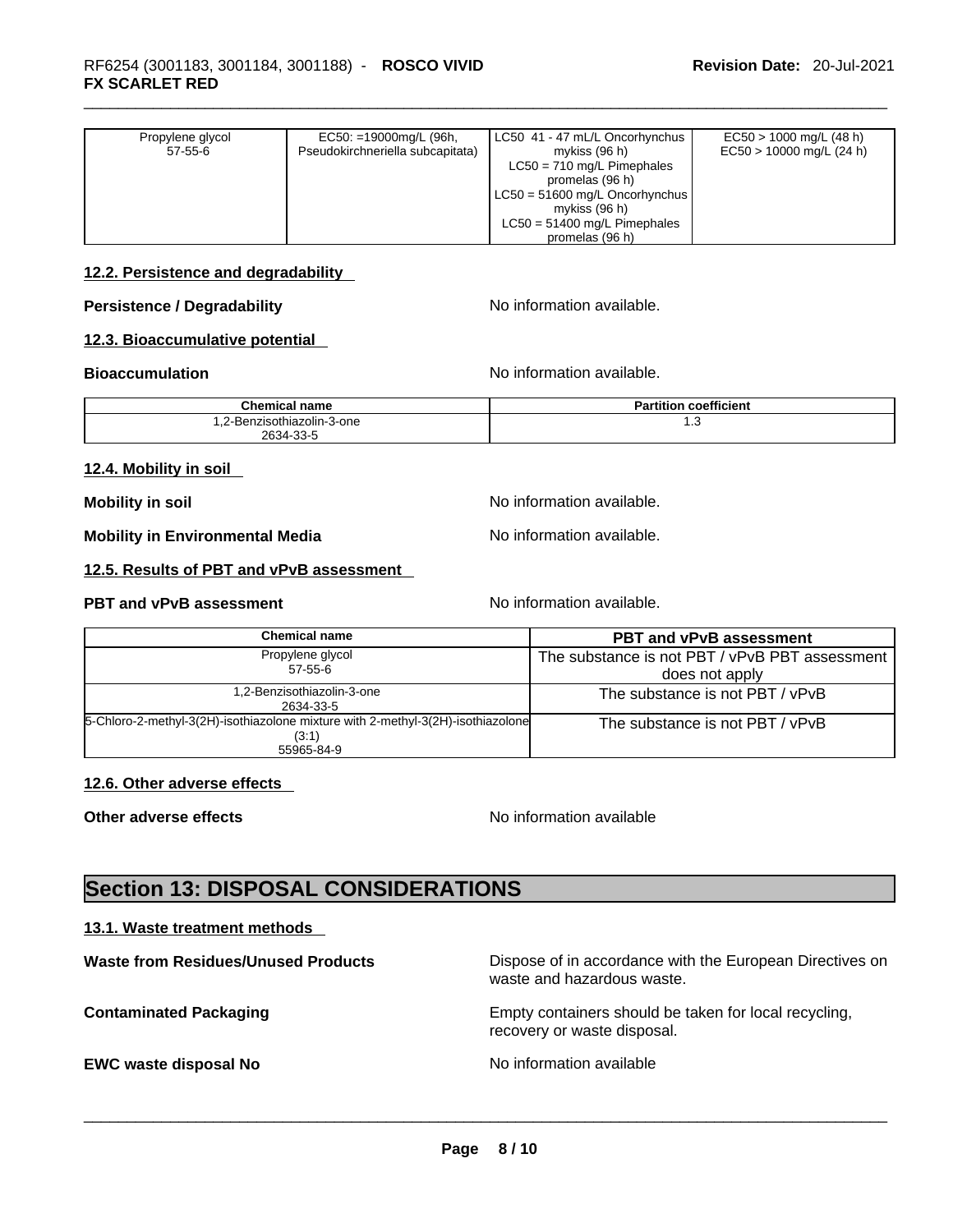**Other Information** Waste codes should be assigned by the user based on the application for which the product was used.

# **Section 14: TRANSPORT INFORMATION**

| <b>IMDG</b> | Not regulated |
|-------------|---------------|
| RID         | Not regulated |
| <b>ADR</b>  | Not regulated |
| <b>ADN</b>  | Not regulated |
| <b>IATA</b> | Not regulated |

## **Section 15: REGULATORY INFORMATION**

#### **15.1. Safety, health and environmental regulations/legislation specific for the substance or mixture**

#### **Occupational Illnesses (R-463-3, France)**

| Chemical name                           | French RG number |  |  |
|-----------------------------------------|------------------|--|--|
| Propylene glycol<br>$57-55-6$           | <b>RG 84</b>     |  |  |
| 1,2-Benzisothiazolin-3-one<br>2634-33-5 | <b>RG 65</b>     |  |  |

#### **European Union**

Take note of Directive 98/24/EC on the protection of the health and safety of workers from the risks related to chemical agents at work

#### **International Inventories**

| <b>AICS</b>                   | No - Not all of the components are listed. |
|-------------------------------|--------------------------------------------|
| <b>DSL: Canada</b>            | Yes - All components are listed or exempt. |
| <b>EINECS: European Union</b> | No - Not all of the components are listed. |
| <b>ENCS</b>                   | No - Not all of the components are listed. |
| <b>IECSC</b>                  | No - Not all of the components are listed. |
| <b>KECL (Annex 1)</b>         | No - Not all of the components are listed. |
| <b>PICCS</b>                  | No - Not all of the components are listed. |
| <b>TSCA: United States</b>    | Yes - All components are listed or exempt. |

#### **Legend**

**AICS** - Australian Inventory of Chemical Substances **DSL/NDSL** - Canadian Domestic Substances List/Non-Domestic Substances List **IECSC** - China Inventory of Existing Chemical Substances

 **EINECS/ELINCS** - European Inventory of Existing Chemical Substances/European List of Notified Chemical Substances

**ENCS** - Japan Existing and New Chemical Substances

**KECL** - Korean Existing and Evaluated Chemical Substances

**PICCS** - Philippines Inventory of Chemicals and Chemical Substances

**TSCA** - United States Toxic Substances Control Act Section 8(b) Inventory